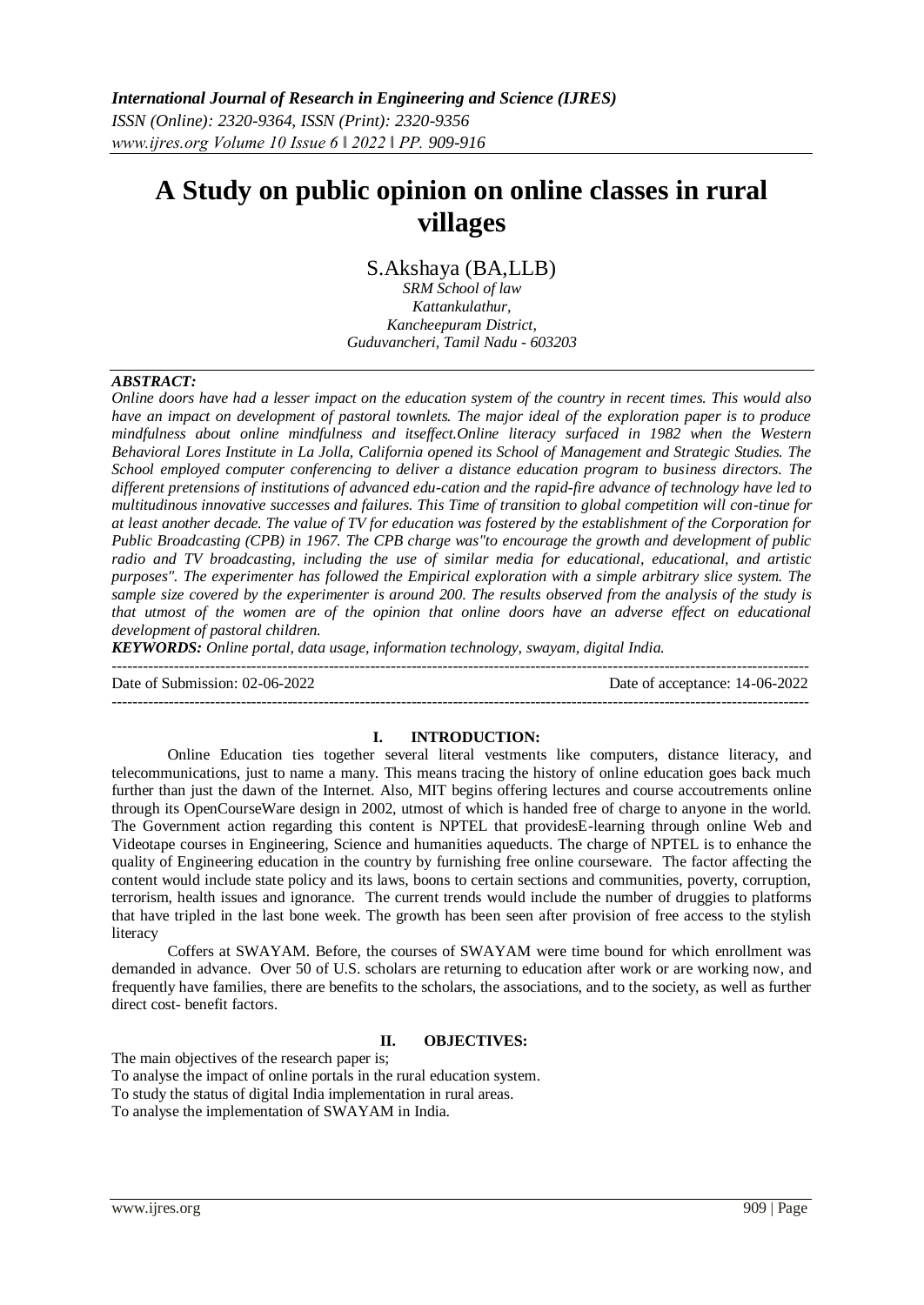## **III. REVIEW OF LITERATURE:**

Baker et.al, crime rate statistics: In the early days or first stage of any innovation,what creates a successful technology is the innovators,who always tend to produce an outstanding product that is molded by their understanding and an early focus on quality to convince people that what they have produced is better than anything that is cur-rently available. This is what must occur to attract investment and trigger acceptance of a new social product over current alternatives. (Yan, n.d.)

Barack et.al,in law insufficiency in Chennai: Most of the current regulatory processes serving higher education have been directed at administra-tors and managers. They have had very little direct impact on the consumers of higher education are the students and their supporting families. (Kanchana and Chockalingam 2022)

Brock et.al, in Criminal law analysis: The diverse goals of institutions of higher edu-cation and the rapid advance of technology have led to numerous innovative successes and failures. This Time of transition to global competition will con-tinue for at least another decade. (Kanchana and Chockalingam 2022; "Index" 2020)

Harris, et.al in political world problems.: The value of television for education was furthered by the establishment of the Corporation for Public Broadcasting (CPB) in 1967. The CPB mission was "to encourage the growth and development of public radio and television broadcasting, including the use of such media for instructional, educational, and cultural purposes" (Shapiro 2014)

Divya pratap in challenges of labour(2010): Online learning emerged in 1982 when the Western Behavioral Sciences Institute in La Jolla, California opened its School of Management and Strategic Studies. The School employed computer conferencing to deliver a distance education program to business executives. (Shapiro 2014; Yajuan 2020)

Sangeetha.et.al in categories of labour(1999): The Educational Technology Leadership Program, through the Graduate School of Education and Human Development at The George Washington University, offered a Masters degree beginning in 1992. The program, developed by Dr. William Lynch, originally delivered course content in association with Jones Intercable's Mind Extension University (ME/U). (Pengli 2020)

Ferry.et.al in analysis on labour legislations(2009): Classes were broadcast via satellite late at night, and students communicated through a Bulletin Board system. Their first cohort graduated in May, 1994. By early 1996, Bill Robie transitioned the ETL Program to the Internet where the graduate degree program was offered completely online. (Isaias, Sampson, and Ifenthaler 2020)

George.et.al in levels of labour organisations (1989): In 2000 only 8% of students were enrolled in an online course, but by 2008 enrollment had increased to 20%. The expansion of online education has not slowed either; by the fall of 2013 nearly 30% of all postsecondary students were enrolled in some kind of distance education course. (Sheppard, Ha, and Martínez 2021)

Hepzibah.et,al in status of media in labour law(2004): Most online learning occurs through a college or university's learning management system (LMS). A LMS is a software application for maintaining, delivering, and tracking educational resources. According to the Educause Center for Analysis and Research (ECAR) use of a LMS is nearly ubiquitous as 99% of colleges and universities report having one in place. (Baporikar and Neeta 2021)

Yessy.et.al in keep developing economy (2000): Most institutions utilize LMSs by external vendors (77%), Blackboard currently dominates the LMS environment with an adoption rate of 31.9%, followed by Moodle at 19.1%, and Canvas at 15.3%. However, in the last year Canvas, by Instructure, has gained an increasing amount of the market share. (National Academies of Sciences, Engineering, and Medicine et al. 2018)

#### **IV. METHODOLOGY:**

The research method followed here by the researcher is an empirical method. A total of 200 samples have been taken out of which they are taken by simple random sampling.

The sample that was taken by the researcher through online by random sampling method. The independent variable taken here is age, gender and occupation. The dependent variable includes effectiveness of online classes in rural areas, awareness about Government portals, and implementation of CIT in rural areas. The statistical tool used by the researcher is graphical representation.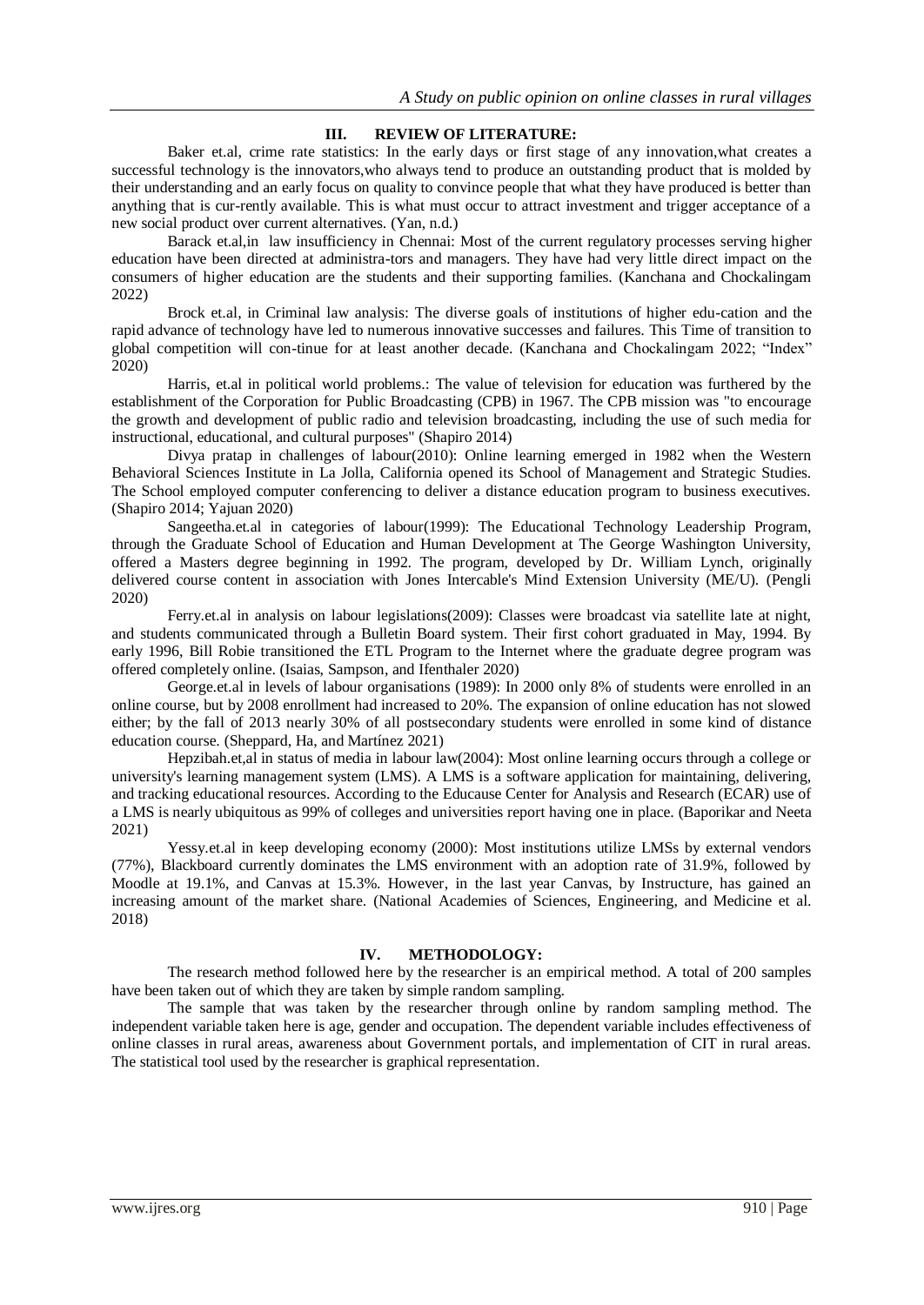

Figure 1: On a scale of 1-10, How will you rate the effectiveness of online classes in rural areas.



Legend:

Fig.1 bar chart representing occupation and gender distribution of respondents across chennai and their opinion on effectiveness of online classes in rural areas.

Figure 2:On a scale of 1-10, How will you rate the effectiveness of online classes in rural areas.



Legend:

Fig.2 bar chart representing age and gender distribution of respondents across chennai and their opinion on effectiveness of online classes in rural areas.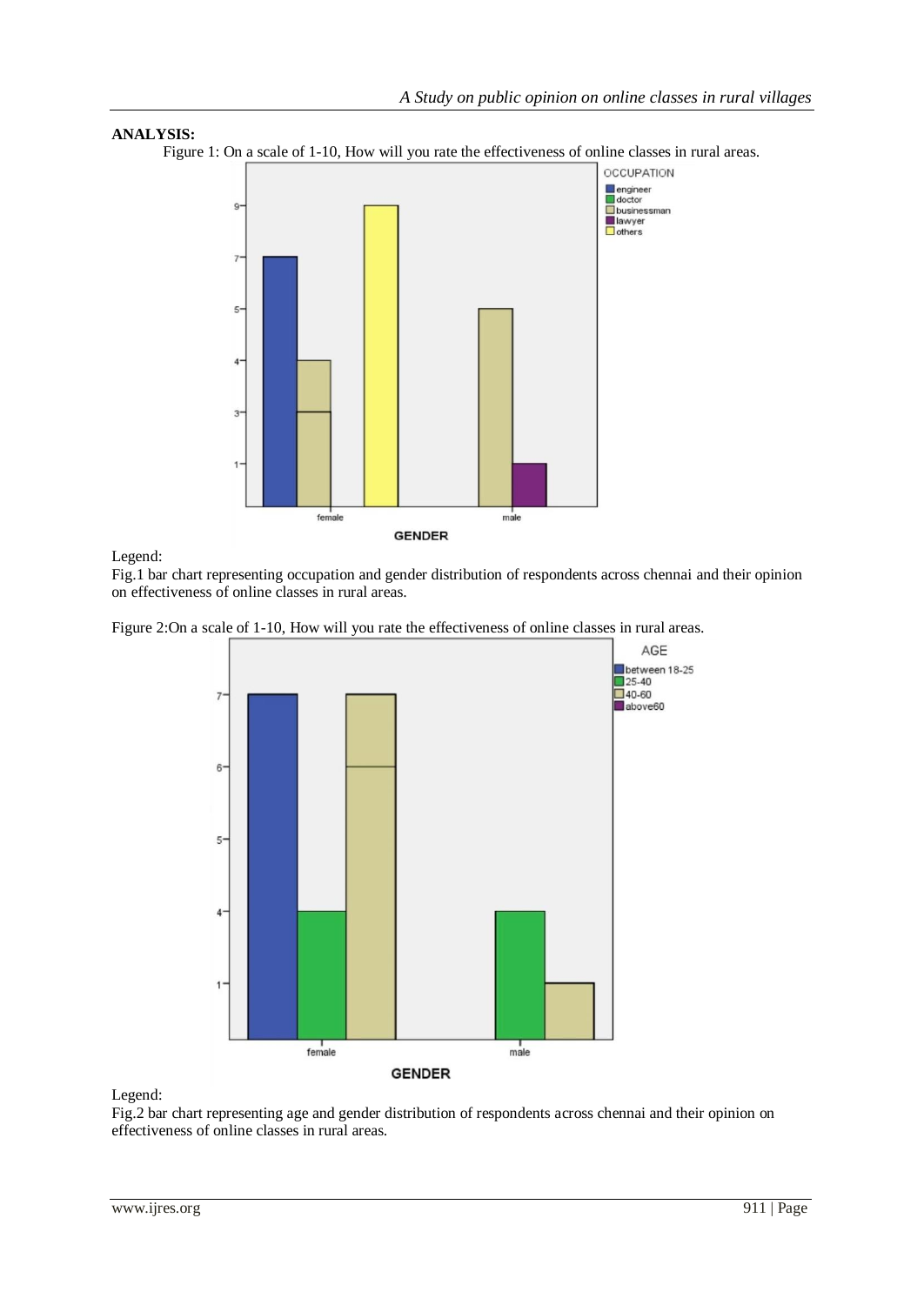

Figure 3: On a scale of 1-10, how much are you aware about Government portals for online classes?

Legend:

Fig. 3 bar chart representing gender and occupation distribution of respondents across Chennai jurisdiction and their opinion on lack of awareness about online portals in rural areas.



Figure 4:On a scale of 1-10, how much are you aware about Government portals for online classes?

Legend:

Fig.4 bar chart representing age and gender distribution of respondents across chennai jurisdiction and their opinion on lack of awareness about online portals in rural areas. Figure 5: On a scale of 1-10, How will rate the implementation of CIT in rural areas by the Government?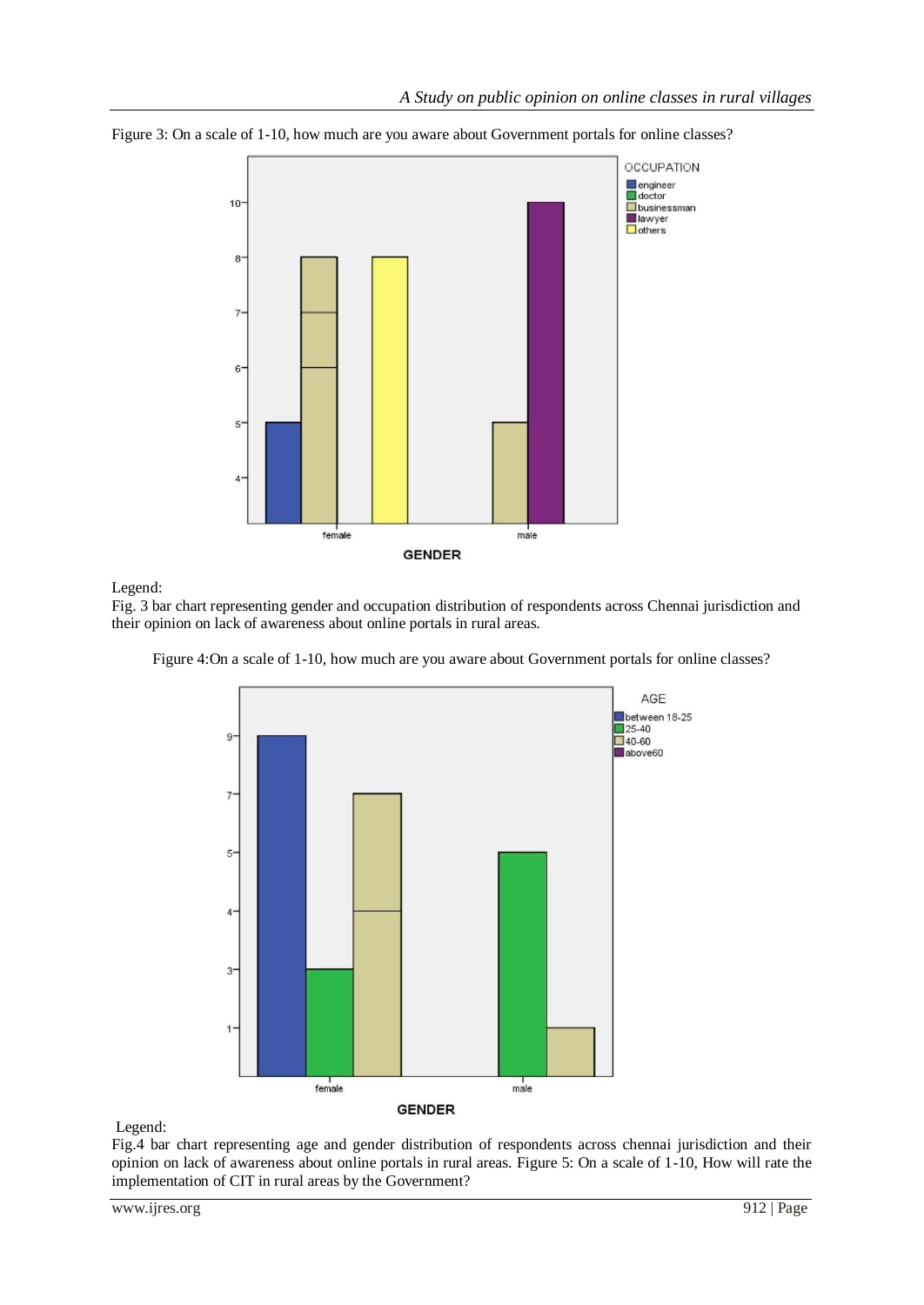

Legend:

Fig.5 bar chart representing gender and occupation distribution of respondents across chennai jurisdiction and their opinion on implementation of CIT in rural areas. Figure 6:



Legend:

Fig. 6 bar chart representing gender and age distribution of respondents across Chennai jurisdiction and their opinion on implementation of CIT in rural areas.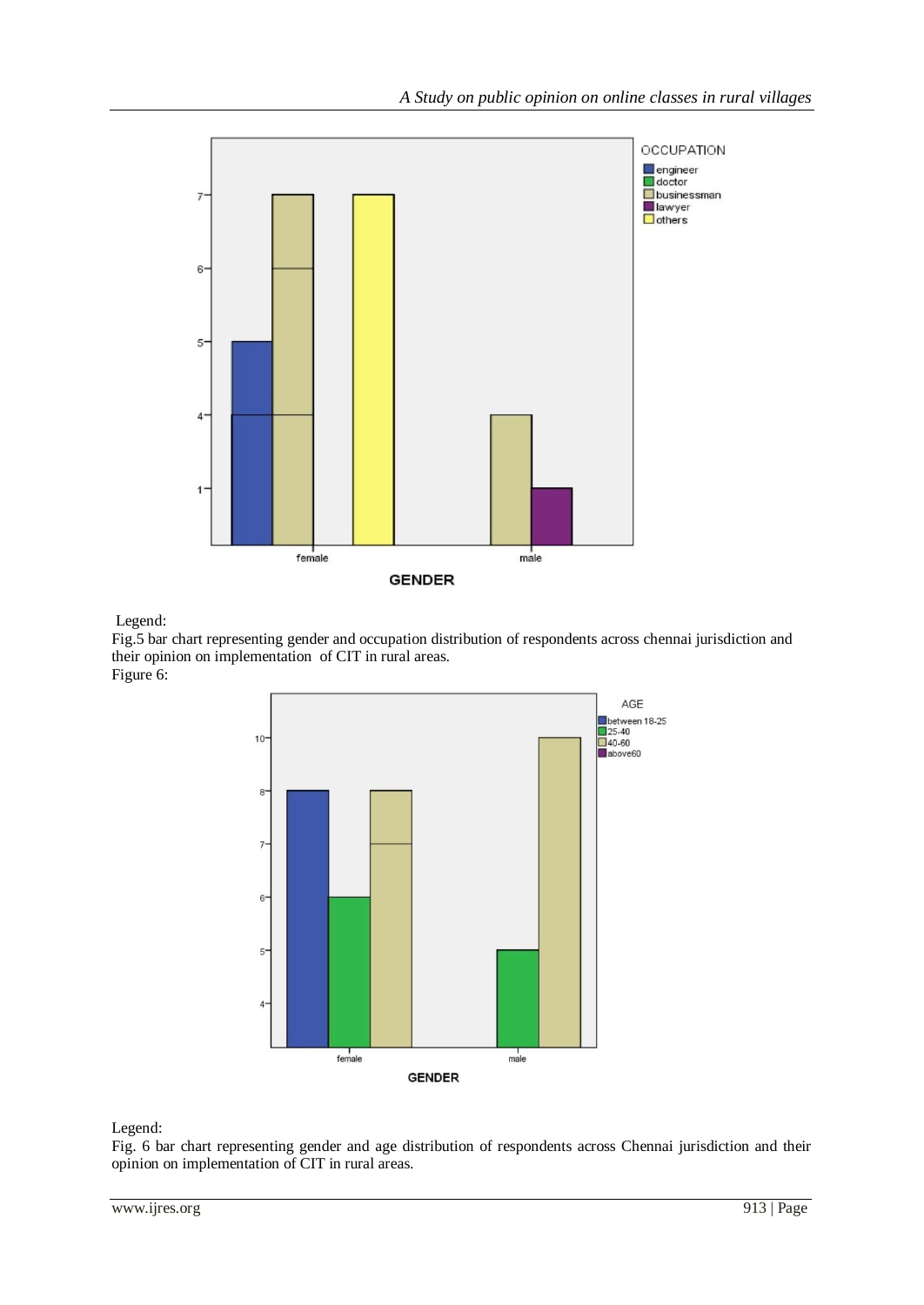## **V. RESULTS:**

Fig.1:

From the figure, it is found that there is a significant change between independent and dependent variables.Because only women have their opinion to be that there is

effectiveness in online classes in rural areas.

Fig.2:

From the figure, it is revealed that gender has influence over response of public regarding online class implementation in rural areas at recent times when compared with the responses given by other gender(male). However, occupation have no significance.

Fig.3:

From the figure,it is revealed that age has very little influence on public response regarding lack of awareness about online portals for education in rural areas.

Fig4:

From fig.4 it is revealed that gender has influence over the responses of public regarding impact of awareness, comparatively, male respondents have agreed that there is more impact than that of female respondents. Fig.4:

From the fig.5 it is revealed that as age has no significance with the dependent variable and moreover gender has a greater significance in that aspect.

Fig.6:

From fig6 it is revealed that gender has an influence that is female are stating that the CIT is greatly implemented in India right from the digital India plan and hence that are promoting online classes.

#### **VI. DISCUSSION**

In fig. 1 on an average female have stated that online classes are more effective than that of male respondents. This may be due to increased female respondents and on the other hand, the online classes are now under greater influence of household females. In fig.2 on an average, respondents from occupation categorised as others and belonging to female have stated that there is greater effectiveness, this may be due to the reason that people from that category are using online mode of education for the sake of teaching their children. In fig.3 on an average, respondents from engineer category have stated that there is always lack of awareness about online portals in rural areas, this may be due to less digital development in rural areas when compared to that of cities. In fig.4 on an average, female respondents have agreed to greater extent regarding lack of awareness about online portals, this may be due to increased stress laid down on women in the society during the education process of their children. In fig 5 and fig 6, on an average, female have stated that there is an greater implementation of CIT in rural areas than that of male respondents, Which may be due to the reason that women are using the CIT most often in rural areas than that of males. Thus there is a significant change between independent and dependent variables.

## **VII. LIMITATION**

The restrictive area of the sample size is the major drawback. The physical factors are not impactful and is not a major factor limiting the study as the present study is with online response. Moreover, the sample frame is also a limitation. The sample frame is Chennai which is having no specific reference.

#### **VIII. CONCLUSION**

Thus, Online classes have a negative effect on educational development of rural children on an average. From the study, it is revealed that this negative effect had also resulted in increasing dropouts of the schools in rural areas. The objective is to create awareness about online classes, government portals for education and CIT. Thus, it is suggested that there must be proper implementation of online portals in rural areas.

#### **REFERENCES:**

- [1]. Baporikar, and Neeta. 2021. Handbook of Research on Strategies and Interventions to Mitigate COVID-19 Impact on SMEs. IGI Global.
- [2]. "Index." 2020. Chinese "Cancer Villages." https://doi.org/10.2307/j.ctv15vwk8t.17.
- [3]. Isaias, Pedro, Demetrios G. Sampson, and Dirk Ifenthaler. 2020. Online Teaching and Learning in Higher Education. Springer Nature.
- [4]. Kanchana, S., and Arun Chockalingam. 2022. "A Rural Nurse-Led Public Health Case Study in Tamil Nadu, India." Smart Villages. https://doi.org/10.1007/978-3-030-68458-7\_26.
- [5]. National Academies of Sciences, Engineering, and Medicine, Division of Behavioral and Social Sciences and Education, Board on Science Education, Board on Behavioral, Cognitive, and Sensory Sciences, and Committee on How People Learn II: The Science and Practice of Learning. 2018. How People Learn II: Learners, Contexts, and Cultures. National Academies Press.
- [6]. Pengli, Cheng. 2020. "A Prosperous 'Cancer Village.'" Chinese "Cancer Villages." https://doi.org/10.2307/j.ctv15vwk8t.10.
- [7]. Shapiro, Robert Y. 2014. "Public Opinion." Oxford Handbooks Online. https://doi.org/10.1093/oxfordhb/9780199697915.013.020.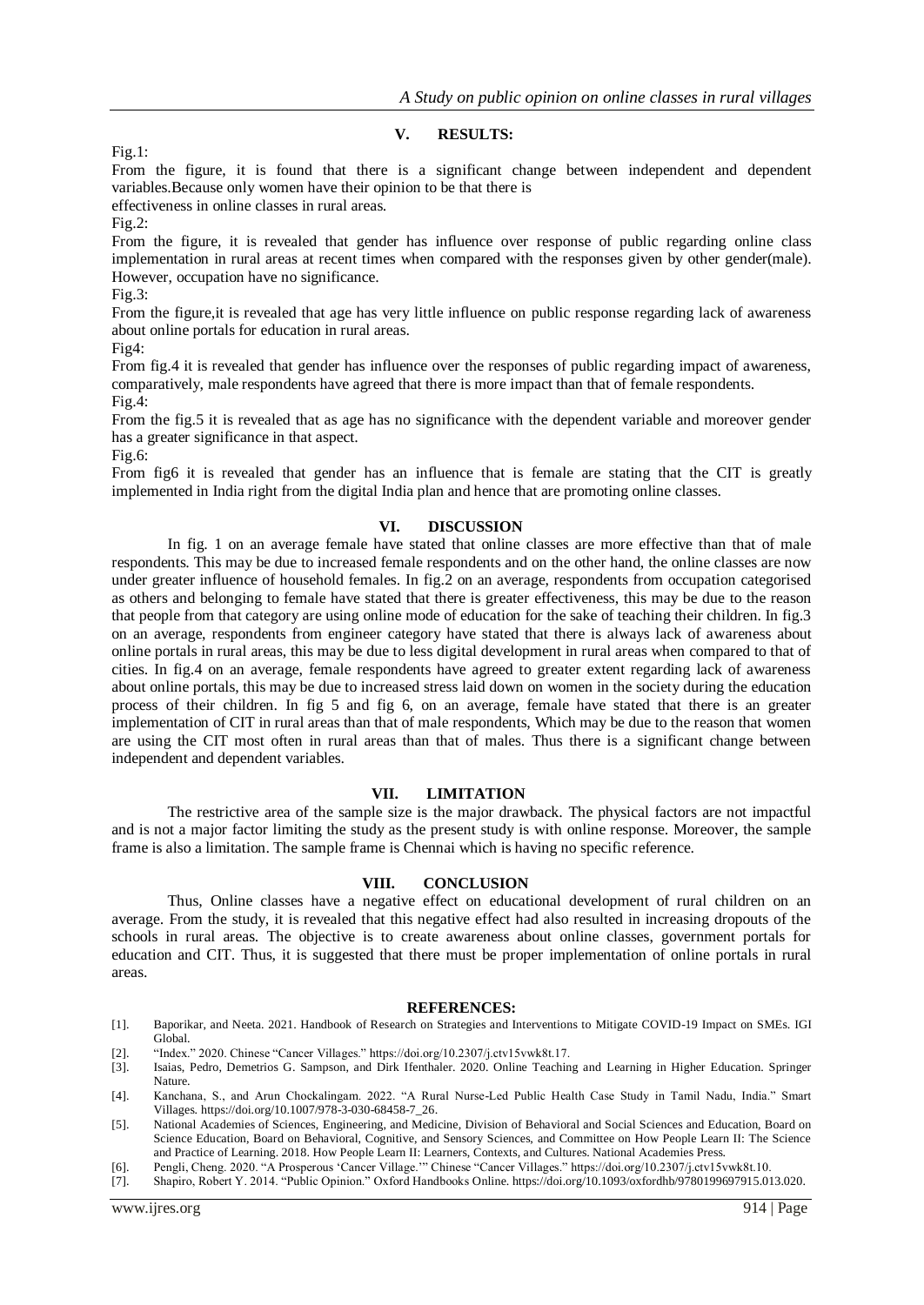- [8]. Sheppard, Bede, Hye Jung Ha, and Elin Martínez. 2021. "Years Don't Wait for Them": Increased Inequalities in Children's Right to Education Due to the Covid-19 Pandemic.
- [9]. Yajuan, Luo. 2020. "A Subei 'Cancer Village.'" Chinese "Cancer Villages." https://doi.org/10.2307/j.ctv15vwk8t.7.
- [10]. Yan, Nicole. n.d. "Exploring Health in China's Rural Villages : A Public Health Field Exercise." https://doi.org/10.5353/th\_b4694382.

#### Plagiarism:

# Small**SEQ**Tools

## PLAGIARISM SCAN REPORT



## Content Checked For Plagiarism

Online doors have had a lesser impact on the education system of the country in recent times. This would also have an impact on development of pastoral townlets. The major ideal of the exploration paper is to produce mindfulness about online mindfulness and itseffect. Online literacy surfaced in 1982 when the Western Behavioral Lores Institute in La Jolla, California opened its School of Management and Strategic Studies. The School employed computer conferencing to deliver a distance education program to business directors. The different pretensions of institutions of advanced education and the rapid-fire advance of technology have led to multitudinous innovative successes and failures. This Time of transition to global competition will con-tinue for at least another decade. The value of TV for education was fostered by the establishment of the Corporation for Public Broadcasting (CPB) in 1967. The CPB charge was"to encourage the growth and development of public radio and TV broadcasting, including the use of similar media for educational, educational, and artistic purposes". The experimenter has followed the Empirical exploration with a simple arbitrary slice system. The sample size covered by the experimenter is around 200. The results observed from the analysis of the study is that utmost of the women are of the opinion that online doors have an adverse effect on educational development of pastoral children.

| <b>Sources</b>                                                                                                                                                                                                                                                                                             | Similarity |
|------------------------------------------------------------------------------------------------------------------------------------------------------------------------------------------------------------------------------------------------------------------------------------------------------------|------------|
| Readers ask: When Did Online Learning Start To Become<br>https://www.corelearningonline.com/online-learning-tips/readers-ask-when-did-online-learning-start-to-become-<br>popular.html                                                                                                                     | 25%        |
| Education Goes Digital: The Evolution of Online Learning and<br>This time of transition to global competition will continue for at least another decade. Whether U.S. institutions survive<br>to offer quality affordable<br>https://m-cacm.acm.org/magazines/2005/10/6101-education-goes-digital/fulltext | 13%        |